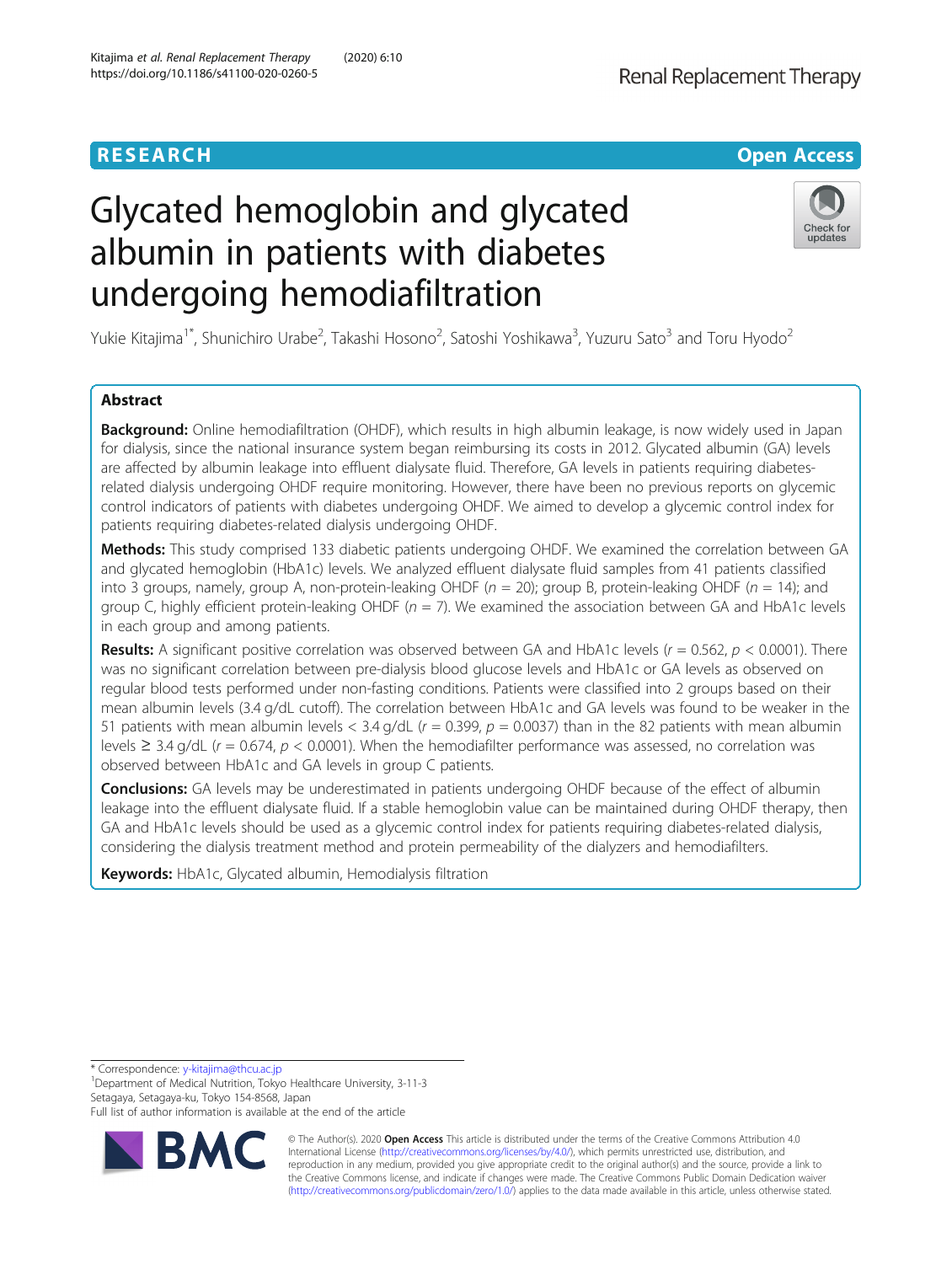## <span id="page-1-0"></span>Background

Several factors can affect glycated hemoglobin (HbA1c) levels in patients on dialysis, such as the lifespan of erythrocytes and the use of erythropoiesis-stimulating agents (ESAs). Moreover, some case reports have shown that diurnal variations in blood glucose levels are underestimated  $[1-3]$  $[1-3]$  $[1-3]$  $[1-3]$ . Measurement of glycated albumin (GA) has been reported to be useful for patients undergoing hemodialysis (HD), as erythrocyte lifespan has been found not to affect GA levels [[4\]](#page-7-0). Therefore, the use of GA as an indicator of glycemic control in diabetic patients undergoing dialysis has been recommended [\[5](#page-7-0)]. However, relative to hypoalbuminemia, GA levels have been reported to be underestimated, and albumin metabolism has been found to affect GA levels [[5\]](#page-7-0).

The main procedures for blood purification include HD and hemodiafiltration (HDF). After the online HDF (OHDF) was approved for coverage under the medical insurance system in Japan (2012), the number of patients undergoing OHDF increased approximately four-fold compared to the records in 2009 [[6\]](#page-7-0). Although OHDF removes intermediate-molecular weight proteins more efficiently than HD, albumin leakage into the effluent dialysate fluid is common. Given that GA levels are affected by albumin metabolism and leakage, modalities for GA evaluation in patients undergoing OHDF may differ from the current standards. However, there have been no previous reports on glycemic control indicators of patients with diabetes undergoing OHDF.

In this study, we investigated the efficacy of using HbA1c and GA levels to evaluate glycemic control in patients requiring diabetes-related dialysis undergoing OHDF.

### Methods

## Participants

This study included 133 patients with diabetes undergoing OHDF at 2 participating institutions. We collected effluent dialysate fluid samples from 41 of the 133 patients with diabetes undergoing OHDF at a single institution. Patients with acute diseases, inflammatory conditions, hemoglobin level  $\langle 8.0 \text{ g}/\text{d}L$ , liver dysfunction, or a history of blood transfusion were excluded. All patients underwent pre-dilution OHDF. Dialysis time, blood flow rate, dialysate flow rate, and replacement fluid volumes are shown in Tables 1 and [2.](#page-2-0) Information on diabetes medications prescribed to the patients is shown in Tables [3](#page-3-0) and [4](#page-3-0).

## Measurements

HbA1c and GA levels, as well as other laboratory test results, were obtained from blood samples collected before the start of the first dialysis session each week. We investigated the correlation between HbA1c and GA levels

## Table 1 Characteristics of the study patients

| Variable                                          |                          |
|---------------------------------------------------|--------------------------|
| Number of patients (M/F)                          | 133 (81/52)              |
| Age (years)                                       | $68.7 \pm 13.3$          |
| Dialysis history (months)                         | $78.3 \pm 67.1$          |
| Dialysis time (h)                                 | $3.7 \pm 1.0$            |
| Blood flow rate (mL/min)                          | $204.7 \pm 29.6$         |
| Dialysate flow rate (mL/min)                      | $531.8 \pm 46.8$         |
| Replacement fluid volume (L)                      | $45.0 \pm 14.8$          |
| Dry weight (kg)                                   | $56.2 \pm 14.1$          |
| Albumin (g/dL)                                    | $3.4 \pm 0.4$            |
| UN (mq/dL)                                        | $60.6 \pm 14.8$          |
| $Hb$ (q/dL)                                       | $10.6 \pm 1.0$           |
| Ht $(\%)$                                         | $32.5 \pm 3.2$           |
| Pre-dialysis blood glucose (mg/dL)                | $138.4 \pm 45.4$         |
| HbA1c (%)                                         | $6.0 \pm 0.9$            |
| GA (%)                                            | $20.4 \pm 4.7$           |
| Fe $(\mu q/dL)$                                   | $59.7 \pm 23.1$          |
| $T\text{IBC}$ ( $\mu$ g/dL)                       | $206.3 \pm 46.1$         |
| TSAT (%)                                          | $30.0 \pm 12.4$          |
| Ferritin (ng/dL)                                  | $261.0 \pm 187.6$        |
| <b>FSAs</b>                                       |                          |
| Darbepoetin alfa (µg /week) (number)              | $21.1 \pm 17.4(98)$      |
| epoetin beta (U/week) (number)                    | $3187.5 \pm 1060.7(2)$   |
| epoetin beta pegol (µg /week) (number)            | $22.7 \pm 9.8(11)$       |
| ERI (each ESA dose/kg/g/dL/week)                  |                          |
| Darbepoetin alfa (number)                         | $0.04 \pm 0.04(98)$      |
| Epoetin beta (number)                             | $5.2 \pm 1.5(2)$         |
| Epoetin beta pegol (number)                       | $0.04 \pm 0.02(11)$      |
| Iron (intravenous administration)                 |                          |
| Saccharated ferric oxide (mg/week) (number)       | $44.2 \pm 29.0(45)$      |
| Iron-based phosphate binder (oral administration) |                          |
| Sucroferric oxyhydroxide (mg/week) (number)       | $8361.1 \pm 5233.8(9)$   |
| Ferric citrate hydrate (mg/week) (number)         | $11940.3 \pm 6267.9(22)$ |

TSAT(%) = [serum Fe ( $\mu$ g/dL)/TIBC ( $\mu$ g/dL)] × 100. The levels are presented as mean ± standard deviation

in patients undergoing OHDF based on their mean albumin levels (3.4 g/dL cutoff).

In addition, based on a target value for low molecular weight protein removal in relation to complications as proposed by Sakurai [\[7\]](#page-7-0), we classified the 41 patients from whom we had collected effluent dialysate fluid samples into 3 groups. According to Sakurai's study, the α1-microglobulin  $(\alpha 1-MG)$  removal rate corresponds to a reduction in uremic symptoms and albumin loss. A 20% α1-MG removal rate is equal to 2 g of albumin loss, and a 35%  $\alpha$ 1-MG removal rate is equal to 6 g of albumin loss. Therefore, we categorized patients in whom albumin leakage was <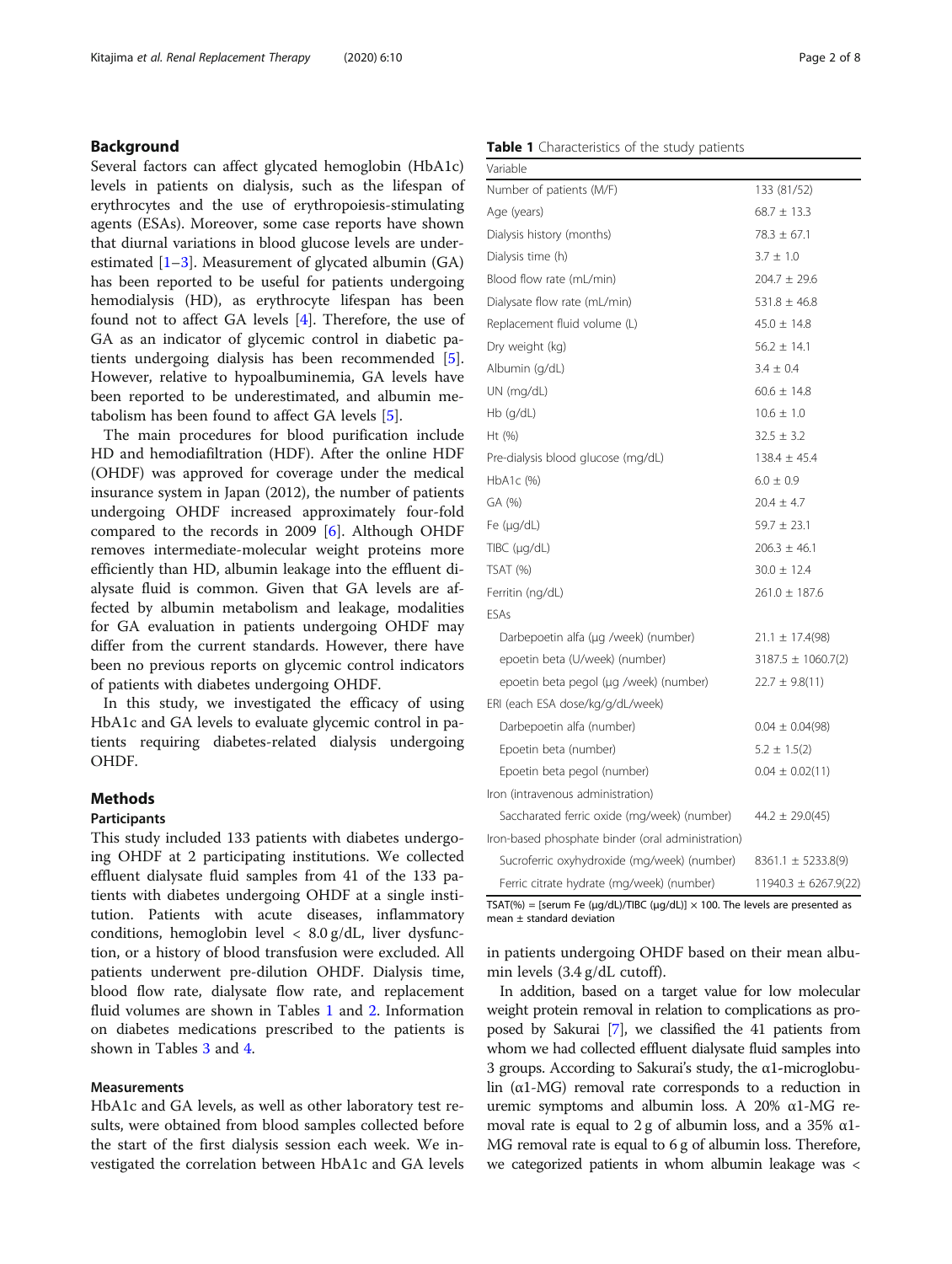<span id="page-2-0"></span>

|  | Table 2 Group characteristics based on target levels for low-molecular-weight protein removal according to complications |  |  |  |  |  |
|--|--------------------------------------------------------------------------------------------------------------------------|--|--|--|--|--|
|  |                                                                                                                          |  |  |  |  |  |

|                                                             | Group A<br>Non-protein-leaking OHDF | Group B<br>Protein-leaking OHDF | Group C<br>Highly efficient protein-leaking OHDF | $p$ value |
|-------------------------------------------------------------|-------------------------------------|---------------------------------|--------------------------------------------------|-----------|
| Classification of albumin leakage                           | $\leq 2.0$ g                        | $2.1$ g $\geq$ , < 6.0          | 6.0 g $\geq$                                     |           |
| Albumin leakage (g)                                         | $0.85 \pm 0.60$                     | $3.45 \pm 1.08$                 | $7.64 \pm 1.36$                                  |           |
| Number of patients (M/F)                                    | 20 (15/5)                           | 14(12/2)                        | 7(7/0)                                           |           |
| Age (years)                                                 | $75.0 \pm 7.7$                      | $61.1 \pm 8.8$                  | $57.6 \pm 7.0$                                   | < 0.0001  |
| Dialysis history (months)                                   | $67.7 \pm 35.5$                     | $71.4 \pm 52.0$                 | $96.0 \pm 67.4$                                  | 0.7176    |
| Dialysis time (h)                                           | $4.0 \pm 0.3$                       | $3.9 \pm 0.3$                   | $4.1 \pm 0.2$                                    | 0.7720    |
| Blood flow rate (mL/min)                                    | $221.1 \pm 25.4$                    | $262.9 \pm 21.6$                | $257.1 \pm 18.9$                                 | 0.0011    |
| Dialysate flow rate (mL/min)                                | 600                                 | 600                             | 600                                              |           |
| Replacement amount volume (L)                               | $59.5 \pm 14.9$                     | $58.4 \pm 10.1$                 | $65.7 \pm 9.6$                                   | 0.4695    |
| Dry weight (kg)                                             | $53.7 \pm 9.3$                      | $70.4 \pm 13.9$                 | $76.3 \pm 10.9$                                  | < 0.0001  |
| Albumin (g/dL)                                              | $3.3 \pm 0.4$                       | $3.5 \pm 0.3$                   | $3.3 \pm 0.2$                                    | 0.2272    |
| UN (mg/dL)                                                  | $60.5 \pm 17.2$                     | $57.2 \pm 11.0$                 | $59.0 \pm 14.5$                                  | 0.7829    |
| Hb (g/dL)                                                   | $10.2 \pm 0.7$                      | $10.8 \pm 1.6$                  | $10.7 \pm 0.8$                                   | 0.2394    |
| Ht (%)                                                      | $30.4 \pm 2.4$                      | $32.7 \pm 4.3$                  | $32.2 \pm 2.6$                                   | 0.0799    |
| Pre-dialysis blood glucose (mg/dL)                          | $131.1 \pm 37.8$                    | $119.7 \pm 48.6$                | $133.8 \pm 35.7$                                 | 0.5783    |
| HbA1c (%)                                                   | $6.0 \pm 0.9$                       | $6.4 \pm 0.9$                   | $6.3 \pm 0.9$                                    | 0.3197    |
| GA (%)                                                      | $19.5 \pm 2.6$                      | $18.4 \pm 3.7$                  | $17.5 \pm 4.5$                                   | 0.2172    |
| Fe $(\mu q/dL)$                                             | $45.9 \pm 27.6$                     | $59.7 \pm 28.2$                 | $74.0 \pm 53.2$                                  | 0.3077    |
| TIBC (µg/dL)                                                | $211.3 \pm 55.5$                    | $244.6 \pm 49.8$                | $243.7 \pm 66.2$                                 | 0.2961    |
| <b>TSAT (%)</b>                                             | $22.2 \pm 12.5$                     | $24.8 \pm 11.5$                 | $35.5 \pm 30.3$                                  | 0.6347    |
| Ferritin (ng/dL)                                            | $201.3 \pm 183.4$                   | $206.2 \pm 283.8$               | $225.4 \pm 206.6$                                | 0.9274    |
| ESAs                                                        |                                     |                                 |                                                  |           |
| Darbepoetin alfa (µg/week) (number)                         | $21.3 \pm 23.8$ (11)                | $20.4 \pm 5.9$ (3)              | $3.8 \pm 3.5$ (2)                                |           |
| Epoetin beta (U/week) (number)                              | 2437.5 (1)                          | 3937.5 (1)                      |                                                  |           |
| Epoetin beta pegol (µg/week) (number)                       | $23.8 \pm 12.0$ (5)                 | $18.8 \pm 4.4$ (5)              | 37.5(1)                                          |           |
| ERI (each ESA dose/kg/g/dL/week)                            |                                     |                                 |                                                  |           |
| Darbepoetin alfa                                            | $0.012 \pm 0.011$                   | $0.008 \pm 0.003$               | $0.002 \pm 0.001$                                |           |
| Epoetin beta                                                | 4.2                                 | 6.3                             |                                                  |           |
| Epoetin beta pegol                                          | $0.049 \pm 0.025$                   | $0.030 \pm 0.008$               | 0.043                                            |           |
| Iron (intravenous administration) (mg/week)                 |                                     |                                 |                                                  |           |
| Saccharated ferric oxide (number)                           | $65.0 \pm 59.2$ (4)                 | $50.0 \pm 42.4$ (2)             |                                                  |           |
| Iron-based phosphate binder (oral administration) (mg/week) |                                     |                                 |                                                  |           |
| Sucroferric oxyhydroxide (number)                           | $7000.0 \pm 3031.1$ (3)             | $12250.0 \pm 8019.5$ (3)        | $615.0 \pm 1237.4$ (2)                           |           |
| Ferric citrate hydrate (number)                             | 10500.0 (2)                         | $22750 \pm 6062.3$ (3)          | 15750 (2)                                        |           |

Mean age, blood flow rate, and dry weight were all significantly different among the 3 groups. TSAT(%) = [serum Fe (μg/dL)/TIBC (μg/dL)] × 100. Levels are presented as mean ± standard deviation

2.0 g as non-protein-leaking OHDF patients (group A), patients with albumin leakage of between 2.1 g and 5.9 g as protein-leaking OHDF patients (group B), and patients with albumin leakage of  $\geq 6.0$  g as highly efficient protein-leaking OHDF patients (group C). Sakurai reported collecting effluent dialysate fluid samples using previously reported partial pooling methods [\[8\]](#page-7-0). We then investigated the correlation between GA and HbA1c levels in groups A, B, and C.

Statistical analysis Data are expressed as mean ± standard deviation. The Kruskal-Wallis test was used for comparison among the 3 groups. Correlation coefficients were calculated using simple regression analysis. The statistically significant difference between the two slopes from each group was analyzed by the Z test for two correlation coefficients. Statistical analyses were performed using Stat View 4.5 for Windows (SAS Institute, Cary,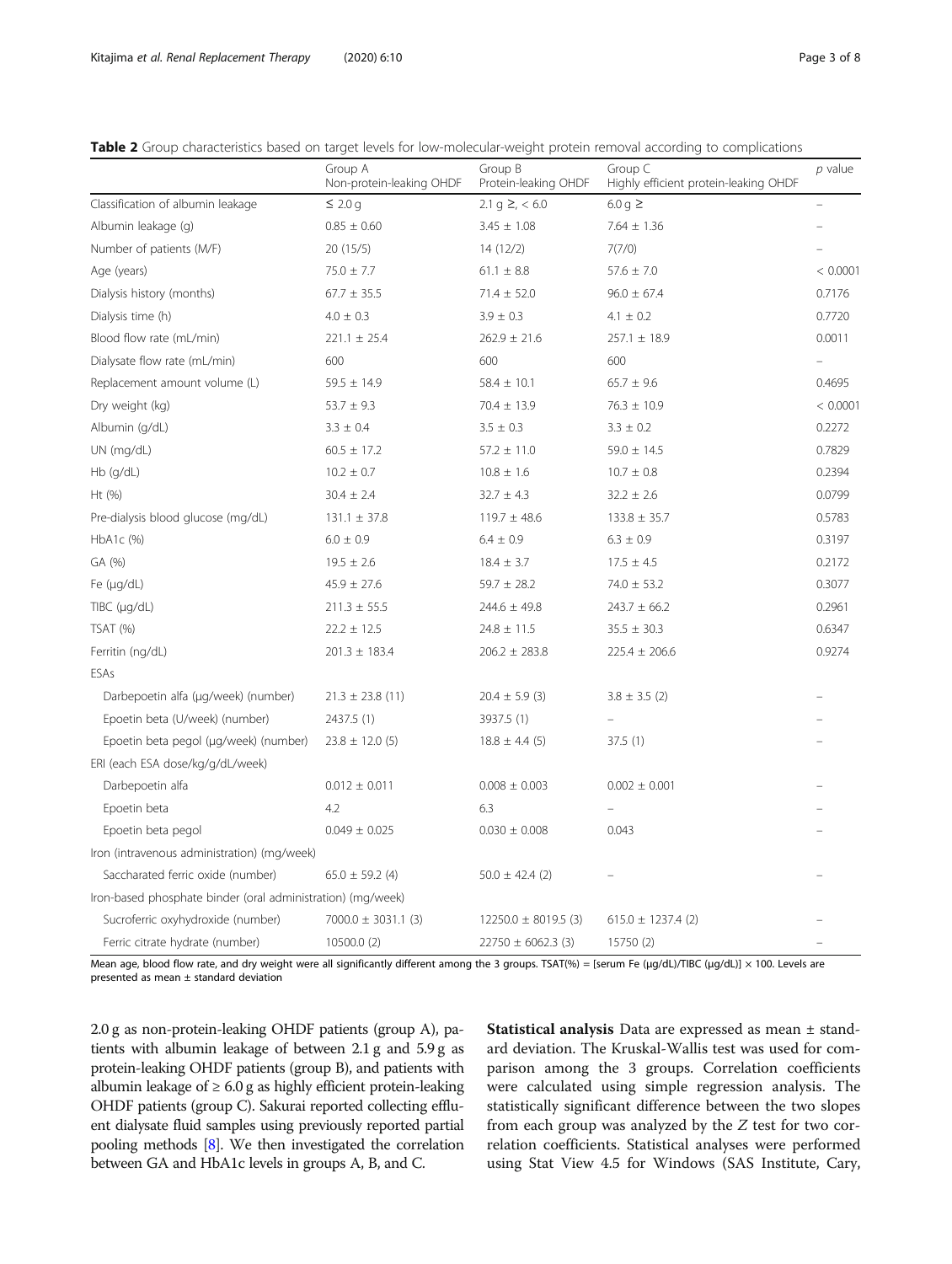<span id="page-3-0"></span>Table 3 Information on diabetes medications for the 133 study patients

| Variable                                 | Number        |  |  |
|------------------------------------------|---------------|--|--|
| Insulin users                            |               |  |  |
| Dipeptidyl peptidase-4 inhibitor         | 17            |  |  |
| a-glucosidase inhibitor                  | 7             |  |  |
| Glucagon-like peptide-1 receptor agonist | $\mathcal{P}$ |  |  |
| Glinide                                  | 1             |  |  |
| Sulfonylurea                             | 0             |  |  |
| Non-insulin users                        | 62            |  |  |
| Dipeptidyl peptidase-4 inhibitor         | 55            |  |  |
| a-Glucosidase inhibitor                  | 19            |  |  |
| Glucagon-like peptide-1 receptor agonist | $\mathcal{P}$ |  |  |
| Glinide                                  | 6             |  |  |
| Sulfonylurea                             | 1             |  |  |
| Unused diabetes medications              | 39            |  |  |

Including multiple users of diabetes medications

NC). For all analyses,  $p < 0.05$  was considered statistically significant.

## Results

In the OHDF patient groups, ABH-21P, ABH-18P, MFX-15 M, ABH-15P, and MFX-21 Meco hemodiafilters and one of another five different types of hemodiafilters were used in 25%, 17%, 14%, 12%, 11%, and 21% of patients, respectively (Fig. 1). All patients underwent pre-dilution OHDF. Table [5](#page-4-0) shows the changes in hemoglobin (Hb) and hematocrit (Ht) levels 3 months before and after patient data were collected and analyzed. Given that there



were no significant changes in Hb and Ht levels, and that acceptable levels were observed, we considered that these parameters had no effect on HbA1c levels. In addition, anemia-related indicator doses of ESAs and ironcontaining agents are shown in Table [1.](#page-1-0)

There was a significant positive correlation between HbA1c and GA levels ( $r = 0.562$ ,  $R^2 = 0.316$ ,  $p < 0.0001$ ) (Fig. [2](#page-4-0)). There was no significant correlation between pre-dialysis blood glucose levels and HbA1c or GA levels. We further categorized the patients based on mean albumin (3.4 g/dL cutoff) levels, and we examined the correlation between HbA1c and GA levels. The

**Table 4** Information on diabetes medications for the 41 study patients in the 3 groups

|                                                   | Group A<br>Non-protein-leaking OHDF | Group B<br>Protein-leaking OHDF | Group C<br>Highly efficient protein-leaking OHDF |
|---------------------------------------------------|-------------------------------------|---------------------------------|--------------------------------------------------|
| Number of patients                                | 20                                  | 14                              |                                                  |
| Insulin users (number)                            | 3                                   | 5                               |                                                  |
| Dipeptidyl peptidase-4 inhibitor (number)         |                                     |                                 |                                                  |
| a-Glucosidase inhibitor (number)                  |                                     |                                 |                                                  |
| Glucagon-like peptide-1 receptor agonist (number) |                                     |                                 |                                                  |
| Glinide (number)                                  | $^{()}$                             |                                 |                                                  |
| Sulfonylurea (number)                             |                                     |                                 |                                                  |
| Non-insulin users (number)                        | 14                                  |                                 |                                                  |
| Dipeptidyl peptidase-4 inhibitor (number)         | 13                                  | 6                               |                                                  |
| a-Glucosidase inhibitor (number)                  | 5                                   |                                 |                                                  |
| Glucagon like peptide-1 receptor agonist (number) |                                     |                                 |                                                  |
| Glinide (number)                                  |                                     |                                 |                                                  |
| Sulfonylurea (number)                             |                                     |                                 |                                                  |
| Unused diabetes medications (number)              | 3                                   |                                 | 3                                                |

Including multiple users of diabetes medications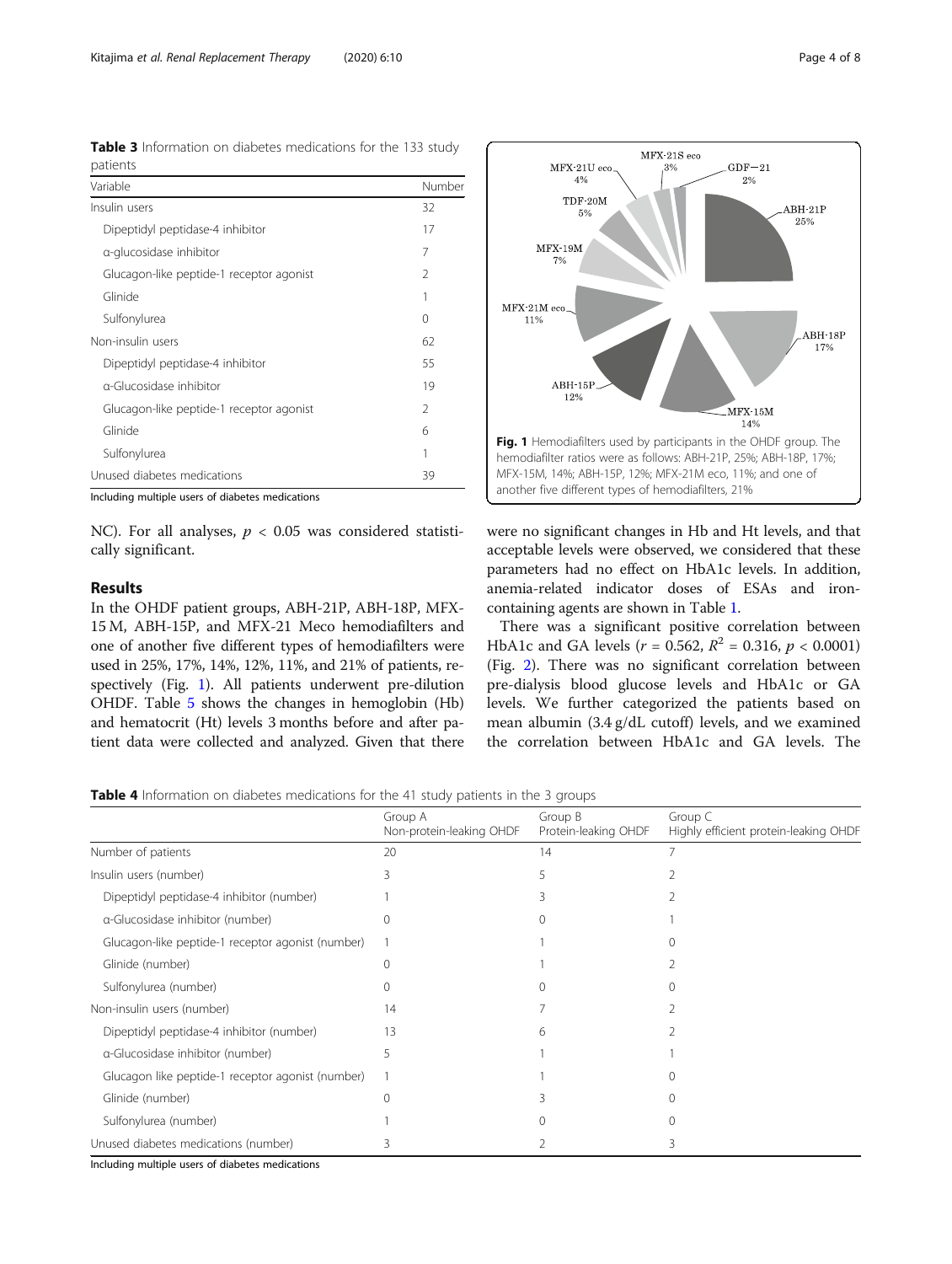|             | <b>Months</b>  |                |                 |                |                |                |                |  |  |
|-------------|----------------|----------------|-----------------|----------------|----------------|----------------|----------------|--|--|
|             | $-3$           | - 2            | $-1$            |                | $+1$           | $+$ )          | $+3$           |  |  |
| $Hb$ (q/dL) | $10.8 \pm 0.9$ | $10.7 \pm 1.1$ | $10.7 \pm 0.12$ | $10.7 \pm 0.9$ | $10.8 \pm 0.8$ | $10.8 \pm 0.8$ | $10.8 \pm 0.8$ |  |  |
| Ht $(% )$   | $32.8 \pm 2.8$ | $32.7 \pm 3.5$ | $32.8 \pm 3.8$  | $32.6 \pm 3.0$ | $32.8 \pm 2.6$ | $32.6 \pm 2.9$ | $32.7 \pm 0.7$ |  |  |

<span id="page-4-0"></span>Table 5 Changes in hemoglobin and hematocrit levels in 133 patients

There were no significant changes in hemoglobin, and hematocrit levels in the 3 months before and after patient data were collected and analyzed. 0, baseline (March 2016)

correlation between HbA1c and GA levels was weaker in 51 patients with mean albumin levels  $\langle 3.4 \text{ g}/dL \rangle$  ( $r =$ 0.399,  $R^2 = 0.160$ ,  $p = 0.0037$ ) than in the 82 patients with mean albumin levels  $\geq 3.4$  g/dL ( $r = 0.674$ ,  $R^2 =$ 0.454,  $p < 0.0001$ ) (Fig. [3](#page-5-0)). There was a significant difference in the correlation coefficients of the two groups  $(p)$  $= 0.0292$ ).

Table [2](#page-2-0) shows the results according to the hemodiafilter performance. Similar to the correlation between HbA1c and GA levels in 133 patients, HbA1c and GA levels in 41 patients showed a significantly positive correlation ( $r = 0.519$ ,  $R^2 = 0.270$ ,  $p = 0.0005$ ) (Fig. [4](#page-5-0)). However, when assessed according to the hemodiafilter performance, a significant positive correlation was observed between HbA1c and GA levels in groups A and B, but no correlation was found in group C (Fig. [5\)](#page-6-0).

## **Discussion**

Inaba, et al. [\[4](#page-7-0)] reported a significant positive correlation between HbA1c and GA levels in their HD group  $(r =$ 0.777,  $p < 0.001$ ). Their study involved 538 HD patients with type 2 diabetes. Patient characteristics and other variables in their study were different from those in ours. Therefore, their results may not be comparable to those found in the current study. However, the correlation of our study was weaker ( $r = 0.562$ ,  $R^2 = 0.316$ ,  $p < 0.0001$ )



(Fig. 2), suggesting that GA measurements may be underestimated for patients requiring diabetes-related dialysis undergoing OHDF. Anemia-related indicators and iron agent doses are shown in Table [1](#page-1-0). Anemia appeared to be well managed in the study patients across the 2 institutions involved in this study, and Hb and Ht levels during the 3 months before and after patient data collection did not show any significant changes (Table 5). Therefore, we considered that HbA1c levels were not affected by Hb and Ht levels in this study. There was no significant correlation between pre-dialysis blood glucose levels and HbA1c or GA levels. Patients' blood data were obtained from the results of regular blood tests. Blood samples were collected before dialysis under non-fasting conditions. However, the pre-dialysis blood glucose status appeared to be constant according to a patient's dietary habits. Pre-dialysis blood glucose levels (plasma glucose levels) did not significantly differ among the 3 groups. Additionally, the patients did not show evidence of either a hyper- or hypoglycemic status (Table [2\)](#page-2-0).

In the OHDF groups, the correlations between HbA1c and GA levels were weaker for patients with mean albumin levels  $\langle 3.4 \text{ g/d} L \rangle$  than for those with mean albumin levels  $\geq 3.4$  g/dL. This finding suggests that GA measurements in patients undergoing diabetes-related dialysis with low albumin levels who underwent OHDF may have been underestimated (Fig. [3](#page-5-0)). While no firm conclusions can be drawn concerning the tolerable amount of albumin leakage in a single dialysis session, previous studies have reported high levels of albumin leakage [\[9](#page-7-0), [10\]](#page-7-0). Obviously, albumin leakage occurs secondary to dialysis. Although a full discussion of the causes of hypoalbuminemia is needed, the half-life of albumin for patients undergoing dialysis has been reported to range from 9 to 15.5 days, which is shorter than the half-life for healthy individuals, which normally has a range of, 17 to 23 days  $[11, 12]$  $[11, 12]$  $[11, 12]$ . In patients with nephrotic syndrome, large amounts of albumin leakage into the urine have been reported, and patients have been reported to consequently have low GA levels due to the shortening of the biological half-life of albumin [\[5](#page-7-0)]. Therefore, it is possible that GA levels may be underestimated due to OHDF-induced albumin leakage as the associated biokinetics of the procedure may easily lead to low GA levels.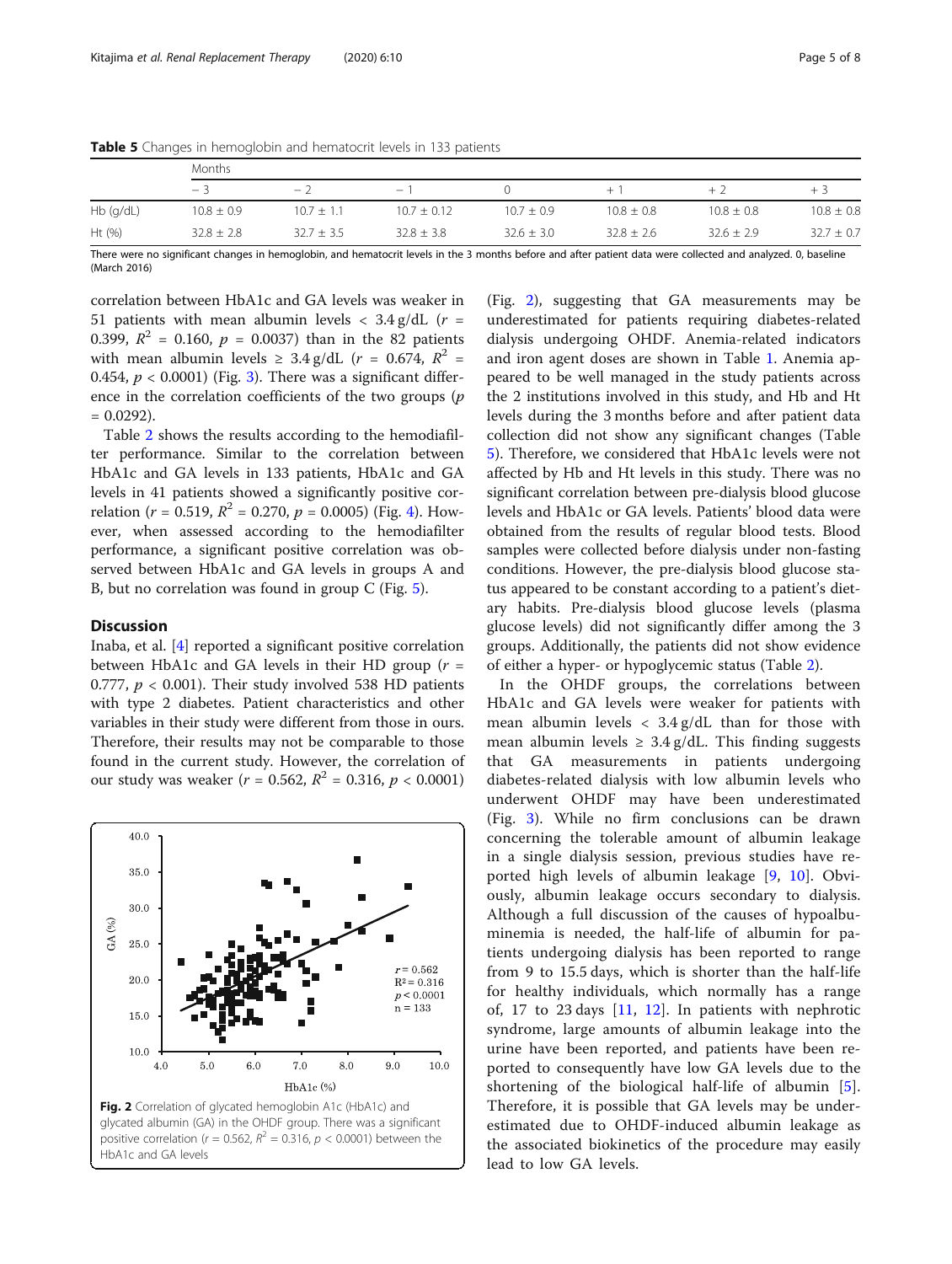<span id="page-5-0"></span>

Association between poor glycemic control indicated by HbA1c levels and survival in end-stage renal disease has previously been reported [\[13](#page-7-0)–[15\]](#page-7-0). Glycemic control has been shown to have a major effect on the survival prognosis of patients with diabetic nephropathy, who account for 38.4% of all chronic dialysis patients [[16\]](#page-7-0), and current guidelines recommend using GA as an indicator of glycemic control in patients undergoing diabetesrelated dialysis [[5\]](#page-7-0). However, as shown in this study, OHDF results in albumin leakage, hence the evaluation of GA may not be accurate. When assessed in relation to the hemodiafilter performance, group A was found to comprise many elderly patients with diabetes who needed to maintain blood pressure levels within an appropriate range during blood purification therapy, a



large proportion of whom had low serum albumin levels. As OHDF treatment is used to maintain blood pressure levels despite low albumin levels, we selected a hemofiltration membrane that leaked a minimal amount of protein. For patients in group B, our objective was to obtain β 2-microglobulin (β2-MG) levels that were as low as possible; therefore, OHDF treatment was used even if there were no dialysis complications, such as carpal tunnel syndrome. Patients in group B had higher serum albumin levels and better nutritional statuses than those in group A. Group C targeted patients with a long-term prognosis of at least 20 years, with the objective of preventing long-term complications from dialysis-related amyloidosis. As a result, this group included patients who were younger and had better initial nutritional statuses than patients in groups A and B. Group C also included patients with restless leg syndrome, with a target elimination rate of α1-MG set at  $\geq$  40% [[17\]](#page-7-0). Average albumin leakage was high, at  $7.64 \pm 1.36$  g.

The advantages of OHDF over HD (the more conventional blood purification method) are as follows: (i) OHDF stabilizes the circulation dynamics and there is no need to remove low molecular weight proteins proactively, and (ii) OHDF is beneficial in treating dialysisrelated amyloidosis, pruritus, and restless leg syndrome; however, proactive removal of low molecular weight proteins ( $β2-MG$  and  $α1-MG$ ) is required in this case. Albumin is also largely removed when treating dialysisrelated amyloidosis, pruritus, and restless leg syndrome using OHDF [\[7](#page-7-0)]. Furthermore, there was no significant correlation between pre-dialysis blood glucose levels and HbA1c or GA levels in each group as shown in the regular blood test results, which had been performed under non-fasting conditions. In our study, only group C did not show a correlation between HbA1c and GA levels.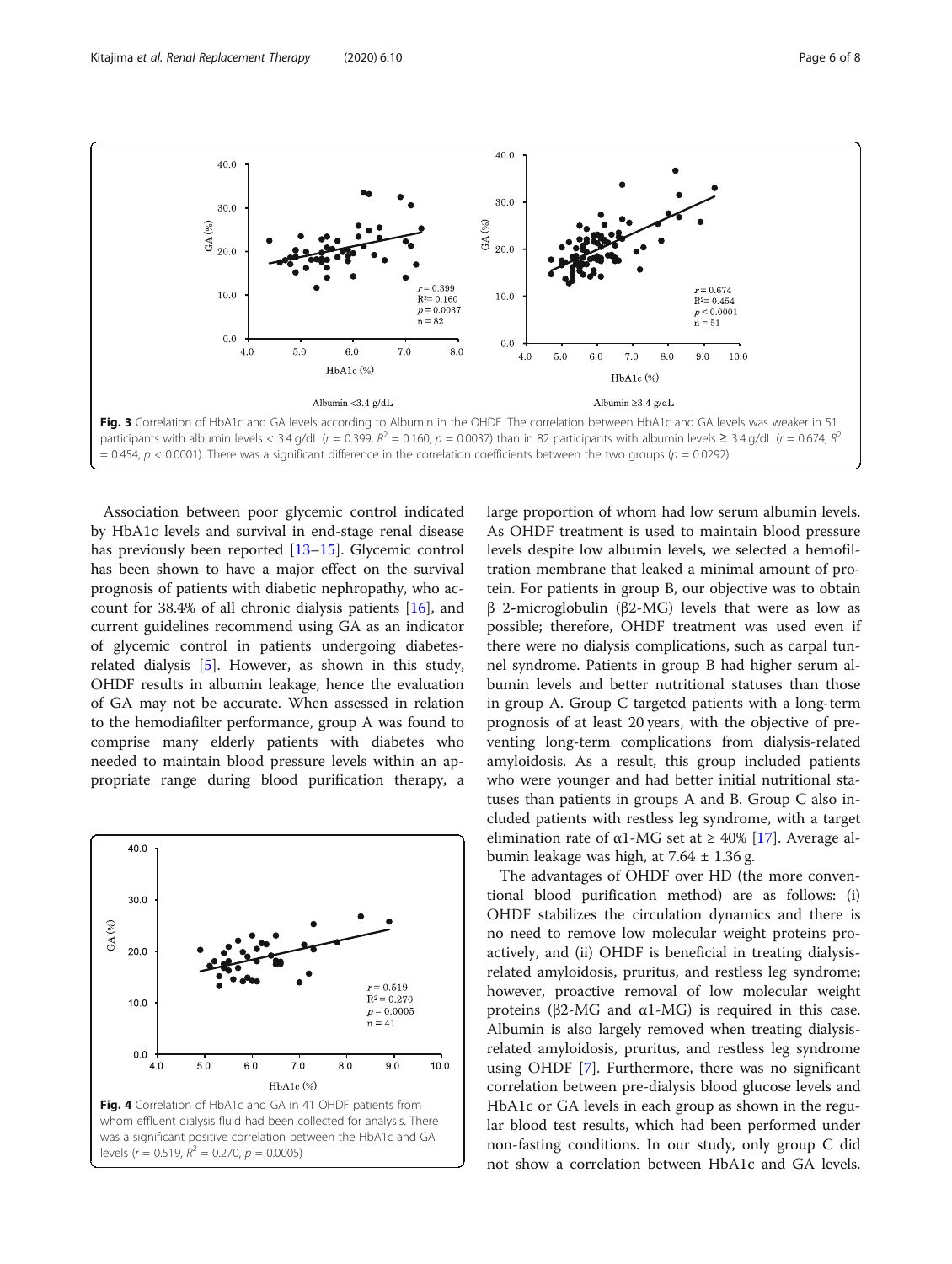<span id="page-6-0"></span>

We consider that this was because of the extremely high albumin leakage in group C, at  $7.64 \pm 1.36$  g, which was likely affected by GA metabolism. We observed positive correlations between HbA1c and GA levels in groups A and B, where albumin leakage was  $<$  6 g, and we consider that positive correlations are likely to be present when albumin leakage is low. Therefore, it is possible that the blood glucose index of patients requiring diabetes-related dialysis undergoing OHDF had an effect on the hemodiafilter type and nutritional status of the patients.

The limitation of this study was the relatively low number of patients for whom data regarding dialysate drainage analysis was available. Unfortunately, we were unable to collect dialysate drainage samples from all patients who underwent dialysis because it is difficult to do so in our daily routine.

In summary, we used a range of indicators to evaluate patients in aspects not limited to glycemic control. Different evaluation methods based on the dialysis method are necessary in the future. Our results showed that the use of GA levels only is insufficient for evaluating glycemic control in patients requiring diabetes-related dialysis undergoing OHDF. As such, additional modalities for glycemic control evaluation are warranted in these patients.

## Conclusion

It may be necessary to evaluate glycemic control in patients requiring diabetes-related dialysis by combining several glycemic control indicators, such as GA, HbA1c, and pre-dialysis blood glucose levels when considering the appropriate procedure for dialysis.

#### Abbreviations

ERI: Erythropoiesis resistance index; ESAs: Erythropoiesis-stimulating agents; GA: Glycated albumin; Hb: Hemoglobin; HbA1c: Glycated hemoglobin; HD: Hemodialysis; Ht: Hematocrit; OHDF: Online hemodiafiltration; TIBC: Total iron-binding capacity; TSAT: Transferrin saturation; UN: Urea nitrogen; α1- MG: α1-Microglobulin; β2-MG: β2-Microglobulin

#### Acknowledgements

The authors thank the hospital staff and the patients who participated in this study.

#### Authors' contributions

YK and TH were involved in the study design and in writing the manuscript. YK, SU, TH, and SH participated in the study procedure implementation and data collection. TH and YS kindly reviewed and revised the manuscript. All authors read and approved the final manuscript.